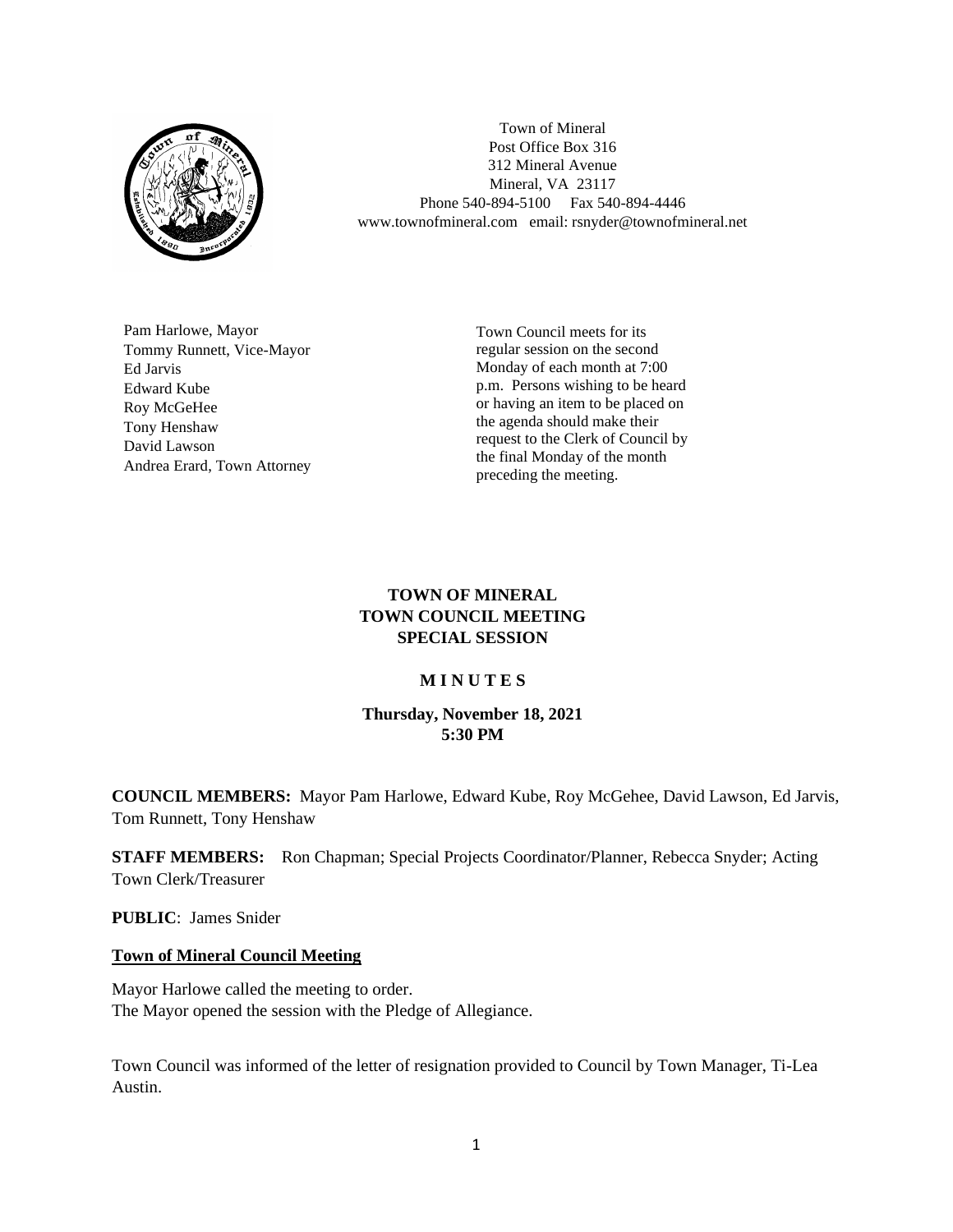**Motion was made by Mr. Lawson to accept Ti-Lea Austin's letter of resignation from Town Manager. Seconded by Mr. McGehee. Motion was passed (5-1).**

| Tommy Runnett – yes      | Tony Henshaw – yes |
|--------------------------|--------------------|
| Ed Kube – yes            | David Lawson – yes |
| <b>Roy McGehee</b> – yes | Ed Jarvis - no     |

Mr. Jarvis asked if anyone had met with Mrs. Austin and Mr. Lawson answered that she will come into the office on November 22, 2021.

Mr. Lawson discussed that the plan for the Town office is for the Mayor to continue with her responsibilities as Mayor, and as allowed for in the Town Code, will be Acting Town Manager until the position can be filled. The Town Clerk and DMV Supervisor will report to Mayor Harlowe.

Mr. Jarvis requested a timeline for filling the open positions of Town Manager and Town Clerk. Mr. Lawson responded that he will create a job posting as soon as possible

Mr. Lawson stated that Rebecca Snyder will work full time and will perform the Town Clerk duties.

Mr. Henshaw questioned if Rebecca is capable of the position, Mr. Lawson and Mayor Harlowe responded with yes.

Mr. Kube expressed his reservation of including DMV work with the town responsibilities for the Clerk/Treasurer role. Mr. Lawson suggested the DMV work and the Town work are to be kept separate. Mayor Harlowe is hopeful the new Town software will make the Clerk/Treasurer role more efficient, but Rebecca should keep up with the DMV skillset.

Mr. Runnett discussed the Lead Town Maintenance position, who should the maintenance staff report too and to whom they should take directions from.

Mr. Lawson spoke of the open DMV Clerk position, in which Mayor Harlowe said Shannon Hawkins has interviews lined up for Monday.

Mr. Lawson requested that Blake Potter train to support the Town Office.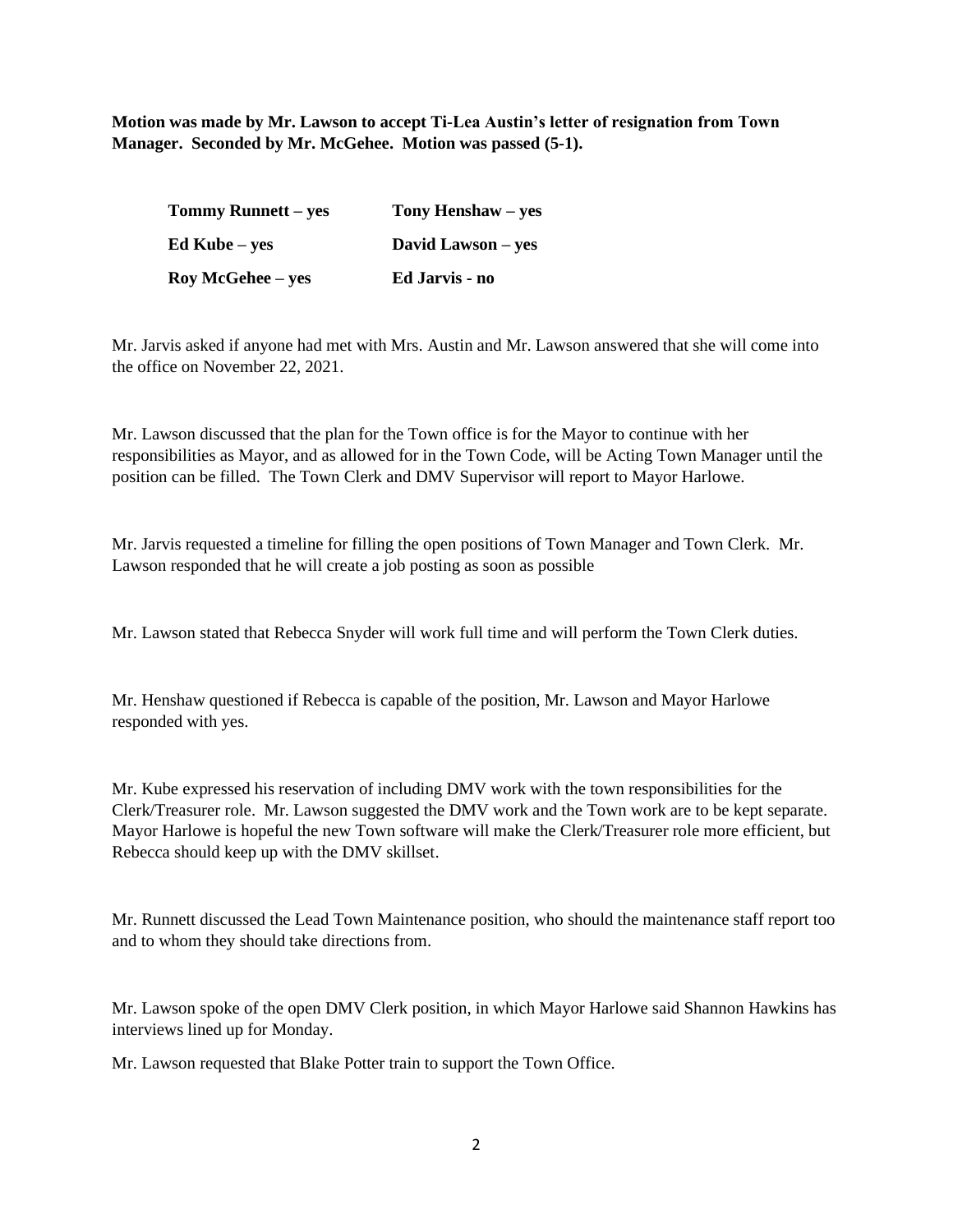Mr. Kube suggested that Ron Chapman, Rebecca Snyder, and Shannon Hawkins should report to Mayor Harlowe. The maintenance staff will be supported by Ron Chapman and Rebecca Snyder.

Mayor Harlowe said this will be a learning period, all staff has jumped in to fill in. Mr. Runnett agreed.

**Motion made by Mr. Lawson for Rebecca Snyder to become the Acting Town Clerk/Treasurer and to remove the DMV responsibilities from her role. Seconded by Mr. Jarvis. Motion was passed with a unanimous vote.**

| Tommy Runnett – yes    | <b>Roy McGehee - yes</b>  |
|------------------------|---------------------------|
| <b>Ed Jarvis</b> - yes | <b>Tony Henshaw - yes</b> |
| <b>Ed Kube- yes</b>    | David Lawson – yes        |

Mr. Lawson suggested that Ron Chapman be the Zoning Administrator as well as FOIA Administrator.

**Motion made by Mr. Runnett for Ron Chapman to be the Zoning Administrator and the FOIA Administrator. Seconded by Mr. Kube. Motion was passed with a unanimous vote.**

| Tommy Runnett – yes | <b>Roy McGehee - yes</b>  |  |
|---------------------|---------------------------|--|
| Ed Jarvis- yes      | <b>Tony Henshaw - yes</b> |  |
| Ed Kube- yes        | David Lawson – yes        |  |

Mr. Runnett recommended that Ron Chapman and Rebecca Snyder should be bonded. Mr. Lawson requested this get taken care of with the attorney on Monday.

**Motion made Mr. Runnett for Shannon Hawkins to continue managing the DMV and to report to the Acting Manager/Mayor. Seconded by Mr. Kube. Motion was passed with a unanimous vote.**

| <b>Tommy Runnett – yes</b> | <b>Roy McGehee - yes</b>  |
|----------------------------|---------------------------|
| Ed Jarvis- yes             | <b>Tony Henshaw - yes</b> |
| Ed Kube- yes               | David Lawson – yes        |

Mr. Lawson discussed the Maintenance staff's winter schedule and discussion was had concerning the tasks that can be completed during the colder season.